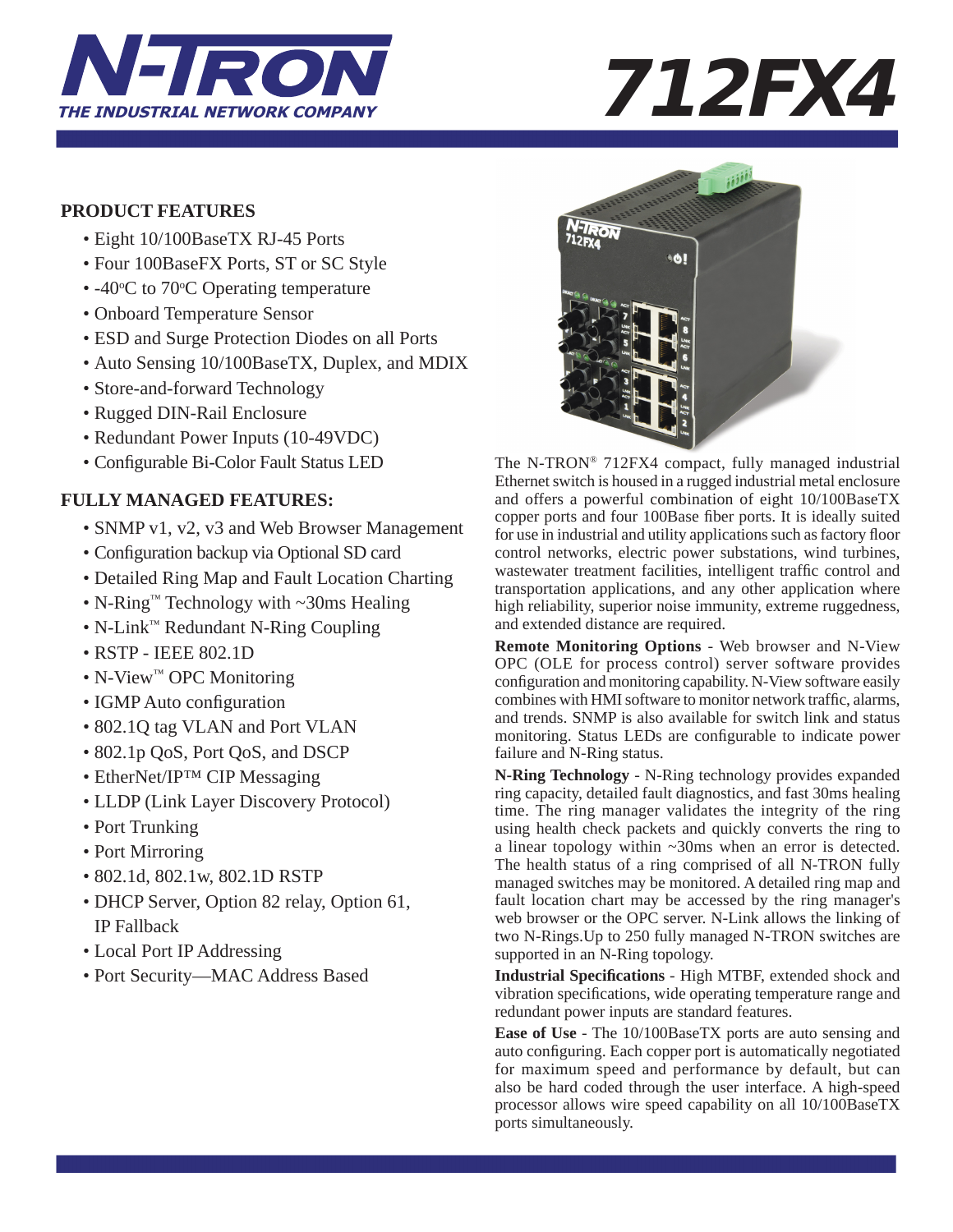

# QUALITY MANAGEMENT SYSTEM **CERTIFIED BY DNV**

 $\equiv$  ISO 9001:2008  $\equiv$ 

### **712FX4 Specifi cations**

### **Switch Properties**

*Number of MAC Addresses:* 8000 *Aging Time*: Programmable *Latency Typical:* 2.6 μs *Switching Method*: Store-and-Forward

### **Case Dimensions**

*Height:* 4.3" (10.8 cm) *Width:* 3.1" (7.9 cm) *Depth:* 4.6" (11.5 cm) *Weight (max):* 1.8lbs (0.8 kg) *DIN-Rail Mount: 35mm*

### **Electrical**

*Redundant Input Voltage:* 10-49 VDC (Regulated) *Input Current (max):* 505mA@24VDC *BTU/hr:* 41.37@24VDC *N-TRON Power Supply:* NTPS-24-1.3 (1.3A**@**24V)

**Environmental**

**Operating Temperature: Storage Temperature:** *Operating Humidity:* 5% to 95%

*Operating Altitude:* 0 to 10,000 ft.

C to  $70^{\circ}$ C C to 85 $\rm ^{\circ}$ C (Non Condensing)

### **Shock and Vibration (bulkhead mounted)**

*Shock:* 200g @ 10ms

*Vibration/Seismic:* 50g, 5-200Hz, Triaxial

# **Reliability**

**Network Media**

*10BaseT:* >Cat3 Cable *100BaseTX:* >Cat5 Cable

>2 Million Hours

# **Fiber Transceiver Characteristics**

| <b>Fiber Length</b>       | $2km*$             | $15km**$           | $40km**$           | $80 km**$          |
|---------------------------|--------------------|--------------------|--------------------|--------------------|
| <b>TX Power Min</b>       | $-19$ d $Bm$       | $-15$ d $Bm$       | -5dBm              | -5dBm              |
| <b>RX Sensitivity Max</b> | $-31dBm$           | $-31dBm$           | $-34dBm$           | $-34dBm$           |
| Wavelength                | 1310 <sub>nm</sub> | 1310 <sub>nm</sub> | 1310 <sub>nm</sub> | 1550 <sub>nm</sub> |

\* Multimode Fiber Optic Cable \*\* Singlemode Fiber Optic Cable

### **Connectors**

| 10/100BaseTX: | Eight (8) RJ-45 Copper Ports         |
|---------------|--------------------------------------|
| 100BaseFX:    | Four (4) SC or ST Fiber Duplex Ports |

### **Recommended Wiring Clearance**

| Front. | Δ" | $(10.16 \text{ cm})$ |
|--------|----|----------------------|
| Side:  | 1" | $(2.54 \text{ cm})$  |

### **Regulatory Approvals**

*FCC: Title 47, Part 15, Subpart B, Class A; ICES-003: Class A; ANSI C63.4*

*CE: EN 61000-6-2, 4; IEC 61000-4-2, 3, 4, 5, 6, 8, 11 GOST-R Certifi ed, RoHS Compliant UL/cUL: UL 508 and ANSI/ISA-12.12.01-2007 Class I, Div 2, Groups A, B, C, and D; T4*

### **Designed to comply with:**

*IEEE 1613 for Electric Utility Substations NEMA TS1/ TS2 for Traffi c control IEC-61850*

PACIFIC PARTS & CONTROLS, INC. 6255 PRESCOTT COURT · CHINO, CA 91710 909-465-1174 • FAX 909-465-1178<br>www.pacificparts.com Electrical Supply Distributor